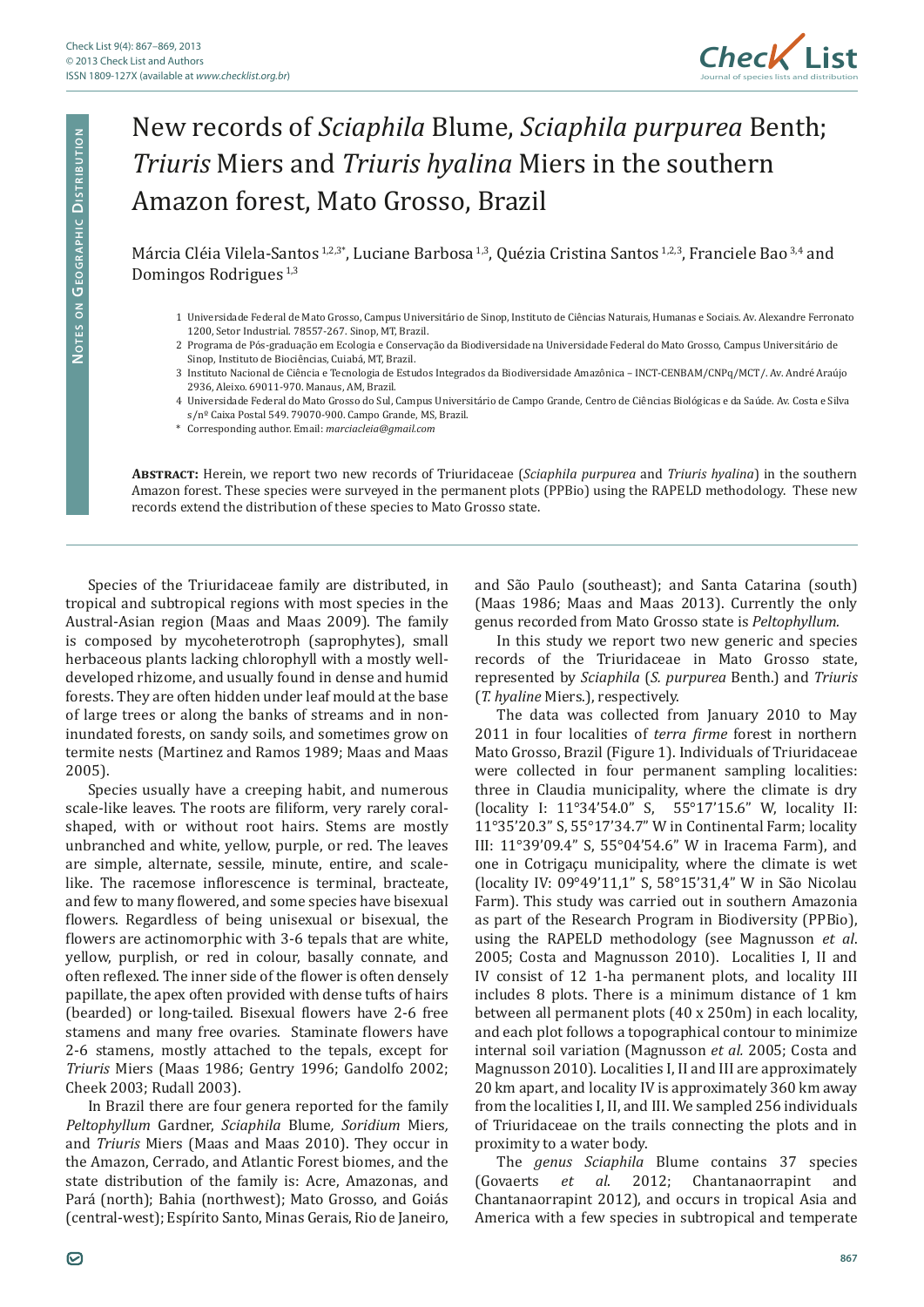regions (Maas and Weustenfeld 1998). *Sciaphila* are characterised by the elongated and often reddish stem, bearing a spicate or narrow racemose inflorescence of small multi-pistillate flowers, the fruits are densely clustered minute, round, reddish follicles. This genus is commonly found in association with or growing directly on terrestrial termite nests (Gentry 1996; Ribeiro *et al*. 1999). In Brazil this genus is represented by four species *S. albescens* Benth**.**, *S. purpurea* Benth**.**, *S. rubra* Maas, and *S. schwackeana* Johow. (Maas and Maas 2010). *Sciaphila* was previously reported in the north (Acre, Amazonas, and Pará states), northwest (Bahia), central-west (Goiás), southeast (Rio de Janeiro and São Paulo) and south (Santa Catarina). *Sciaphila purpurea* it reportedly distributed throughout tropical South America and in Brazil, it occurs in the north (Acre, Amazonas and Pará states), northwest (Bahia), central-west (Goiás), and southeast (Rio de Janeiro) (Maas and Maas 2010; Maas and Mass 2013).

 The species *S. purpurea* Benth is recorded for the first time in Mato Grosso state in this study and 244 individuals were recorded (23 in locality I; 142 in locality II; 67 in locality III, and 12 in locality IV). **Material examined:** Brazil, Mato Grosso: municipality Claudia, Vilela-Santos, M.C.; Barbosa, L.F. Voucher: 2684 (CNMT)*.*

*The genus Triuris* Miers is distributed from southern

Mexico to South America (Vergara-Silva *et al*. 2003; Maas and Maas 2005). *Triuris* are characterised by mostly single (occasionally 2-3) mushroom-like, whitish flowers at the end of a leafless hyaline stem. The most distinctive feature of the flowers is the three long tails that hang down and spread out from the "cap" (Gentry 1996). In Brazil, this genus is currently distributed in Amazonas (north), and Espirito Santo, Rio de Janeiro and São Paulo (southeast) (Figure 2). This genus has only two species occurring in Brazil, *T. alata* Brade, restricted to the Atlantic Forest biome (Rio de Janeiro) and *T. hyalina* occurring in four state (Amazonas, Espírito Santo, Rio de Janeiro and São Paulo) (Maas and Maas 2010). *T. hyalina* is a widespread species occurring from Guatemala to southeastern Brazil (Maas and Maas 2005). In this study *T. hyalina* was recorded for the first time in central Brazil and 12 individuals were reported in locality I. **Material examined:** Brazil, Mato Grosso: municipality Claudia,Vilela-Santos, M.C.; Barbosa, L.F. Voucher: 356 and 3346 (CNMT)*.*

Triuridaceae are a scattered and poorly collected family and new distributional records are essential to understand its true range. Understudied areas and regions under severe threat of deforestation should be particularly prioritised, such as areas south of Amazonia in Brazil, including the northern region of Mato Grosso state.



**Figure 1.** Current distribution of the species 1. *Sciaphila purpurea*, and 2. *Triuris hyalina* (A); magnification distributions for Mato Grosso state Centro Oeste (B) and Location of PPBIO research areas (C) in the southern Amazon, Mato Grosso state Brazil and the collection sites of the new records of Triuridaceae reported here.